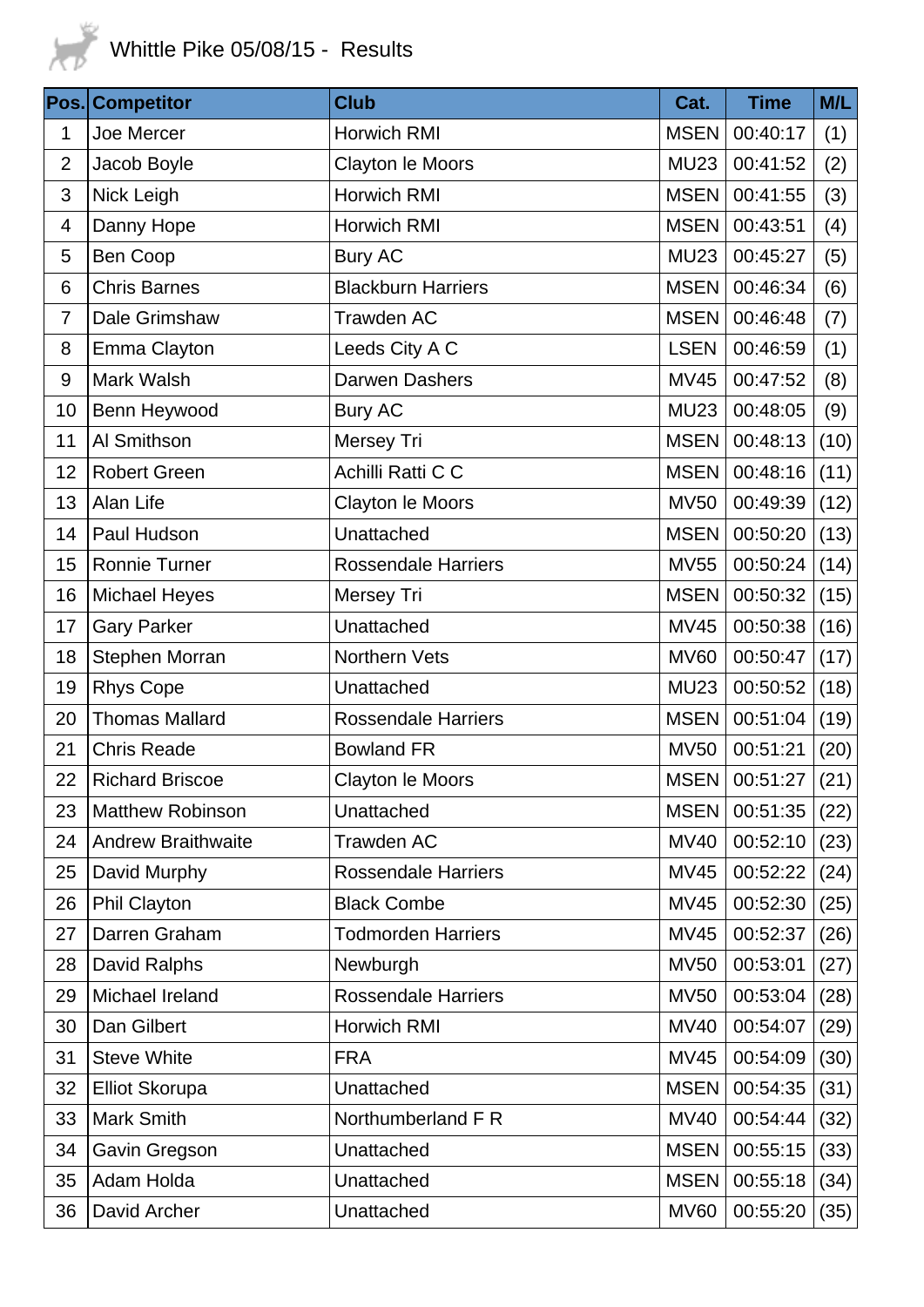| Pos. | <b>Competitor</b>         | <b>Club</b>                       | Cat.        | <b>Time</b> | M/L  |
|------|---------------------------|-----------------------------------|-------------|-------------|------|
| 37   | John Appleby              | <b>Holcombe Harriers</b>          | <b>MV50</b> | 00:55:23    | (36) |
| 38   | James Riley               | <b>Todmorden Harriers</b>         | <b>MV40</b> | 00:55:27    | (37) |
| 39   | <b>Andrew Corbishley</b>  | <b>Rossendale Harriers</b>        | <b>MV60</b> | 00:55:51    | (38) |
| 40   | <b>Steven White</b>       | <b>Holcombe Harriers</b>          | <b>MSEN</b> | 00:55:57    | (39) |
| 41   | John Thompson             | Newburgh                          | <b>MV45</b> | 00:56:10    | (40) |
| 42   | <b>Andrew Clough</b>      | <b>Chorley Athletic &amp; Tri</b> | <b>MV50</b> | 00:56:23    | (41) |
| 43   | <b>Stewart Haworth</b>    | Unattached                        | <b>MSEN</b> | 00:56:46    | (42) |
| 44   | <b>Andrew Mather</b>      | Unattached                        | <b>MSEN</b> | 00:57:08    | (43) |
| 45   | <b>Tony Shepherd</b>      | <b>Wharfedale Harriers</b>        | <b>MV50</b> | 00:57:44    | (44) |
| 46   | <b>Andrew Heys</b>        | <b>Blackburn Harriers</b>         | <b>MSEN</b> | 00:57:46    | (45) |
| 47   | Natalie Murphy            | <b>Rossendale Harriers</b>        | <b>LV45</b> | 00:58:08    | (2)  |
| 48   | Amy Freeman               | Darwen Dashers                    | <b>LSEN</b> | 00:58:11    | (3)  |
| 49   | <b>Mark Cartwright</b>    | Radcliffe AC                      | <b>MV45</b> | 00:58:15    | (46) |
| 50   | <b>Michael Crook</b>      | Horwich RMI                       | <b>MV65</b> | 00:58:34    | (47) |
| 51   | <b>Shaun Munro</b>        | <b>Rossendale Harriers</b>        | <b>MSEN</b> | 00:58:58    | (48) |
| 52   | Simon Fisher              | <b>Calder Valley FR</b>           | <b>MV40</b> | 00:59:02    | (49) |
| 53   | <b>Isaac Culshaw</b>      | Newburgh                          | <b>MU18</b> | 01:00:29    | (50) |
| 54   | <b>Catherine Wilson</b>   | <b>Rossendale Harriers</b>        | <b>LSEN</b> | 01:00:47    | (4)  |
| 55   | Alan Heaton               | <b>Bowland FR</b>                 | <b>MV55</b> | 01:00:50    | (51) |
| 56   | <b>Phillip Beechcroft</b> | <b>Calder Valley FR</b>           | <b>MSEN</b> | 01:00:52    | (52) |
| 57   | Neil Taylor               | <b>Skelmersdale Harriers</b>      | <b>MV45</b> | 01:00:54    | (53) |
| 58   | Fiona Lynch               | Radcliffe AC                      | LV40        | 01:01:02    | (5)  |
| 59   | <b>Steve Wilson</b>       | Unattached                        | <b>MV40</b> | 01:01:04    | (54) |
| 60   | <b>Steve Hames</b>        | Radcliffe AC                      | <b>MV55</b> | 01:01:09    | (55) |
| 61   | Mark Culshaw              | Newburgh                          | <b>MV45</b> | 01:01:34    | (56) |
| 62   | <b>Tony Steward</b>       | <b>Calder Valley FR</b>           | <b>MV60</b> | 01:01:36    | (57) |
| 63   | Jon Marsh                 | <b>FRA</b>                        | <b>MV50</b> | 01:01:43    | (58) |
| 64   | Calvin Ferguson           | Darwen Dashers                    | <b>MSEN</b> | 01:02:06    | (59) |
| 65   | James Munro               | Coniston                          | <b>MV40</b> | 01:02:11    | (60) |
| 66   | Linda Lord                | Clayton le Moors                  | <b>LV65</b> | 01:02:24    | (6)  |
| 67   | <b>Tim Clarke</b>         | Unattached                        | <b>MV50</b> | 01:02:27    | (61) |
| 68   | Peter Dugdale             | Clayton le Moors                  | <b>MV55</b> | 01:02:33    | (62) |
| 69   | <b>Tracy Ireland</b>      | <b>Rossendale Harriers</b>        | <b>LV45</b> | 01:02:36    | (7)  |
| 70   | <b>Michael Howard</b>     | <b>Todmorden Harriers</b>         | <b>MV55</b> | 01:02:55    | (63) |
| 71   | Colin Woolford            | Clayton le Moors                  | <b>MSEN</b> | 01:03:37    | (64) |
| 72   | <b>Andrew Firth</b>       | Clayton le Moors                  | <b>MV55</b> | 01:04:04    | (65) |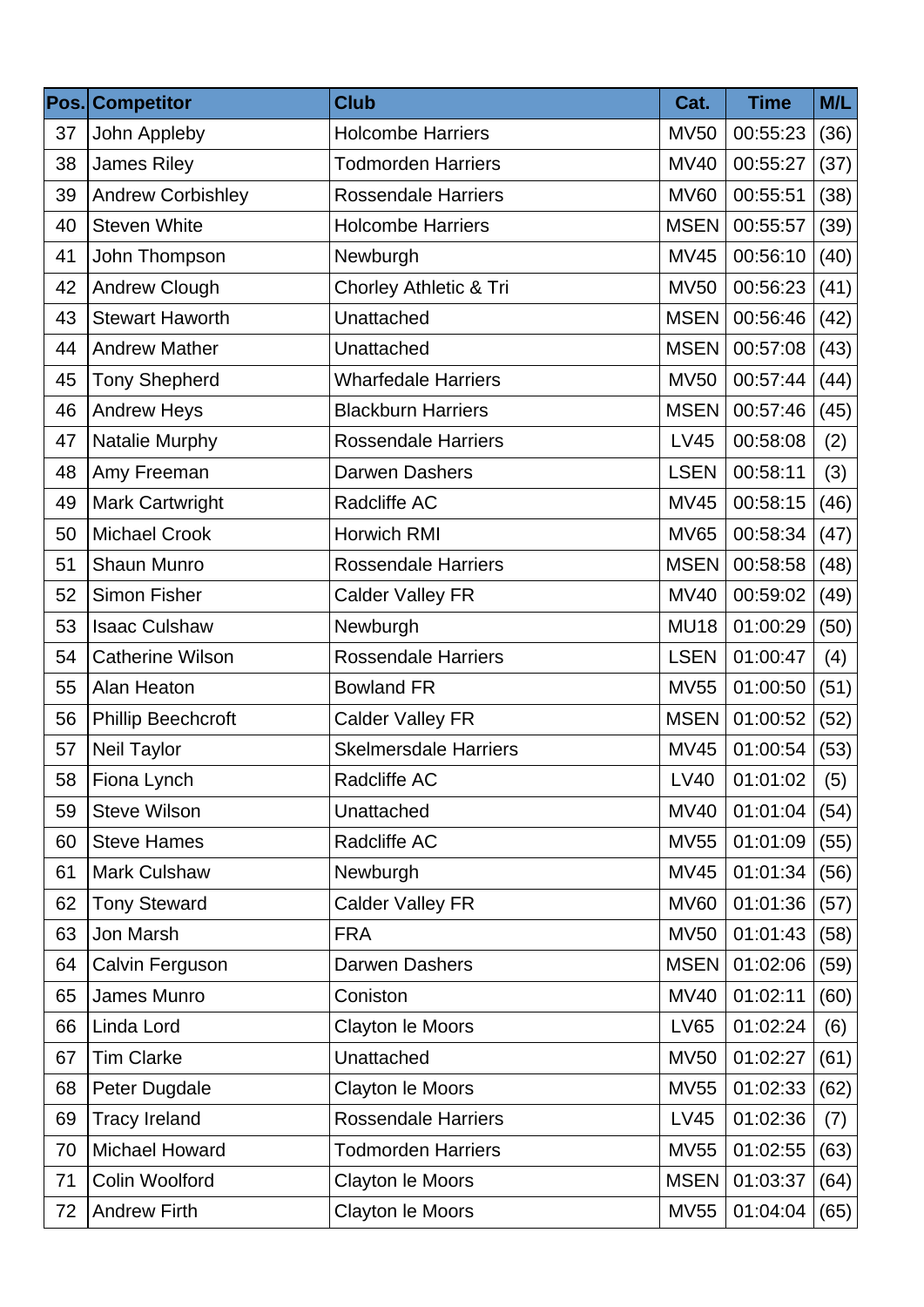| Pos. | <b>Competitor</b>          | <b>Club</b>                | Cat.        | <b>Time</b> | M/L  |
|------|----------------------------|----------------------------|-------------|-------------|------|
| 73   | <b>Graham Schofield</b>    | Chorley Athletic & Tri     | <b>MV60</b> | 01:04:10    | (66) |
| 74   | <b>George Critchley</b>    | <b>Holcombe Harriers</b>   | <b>MV55</b> | 01:04:26    | (67) |
| 75   | Wayne McIntosh             | <b>Trawden AC</b>          | <b>MSEN</b> | 01:04:31    | (68) |
| 76   | Shona Moore                | Mersey Tri                 | <b>LSEN</b> | 01:04:37    | (8)  |
| 77   | Katy Thompson              | Clayton le Moors           | <b>LV60</b> | 01:05:04    | (9)  |
| 78   | <b>Andrew Biddle</b>       | <b>West Pennine</b>        | <b>MV60</b> | 01:05:07    | (69) |
| 79   | Laura-Jayne Brushett       | <b>Bowland FR</b>          | <b>LSEN</b> | 01:05:40    | (10) |
| 80   | <b>Gary Jones</b>          | Unattached                 | <b>MV55</b> | 01:06:41    | (70) |
| 81   | <b>Gareth Bradshaw</b>     | <b>FRA</b>                 | <b>MV40</b> | 01:07:05    | (71) |
| 82   | Leanne Walsh               | Darwen Dashers             | <b>LSEN</b> | 01:07:26    | (11) |
| 83   | <b>Colin Smith</b>         | <b>Trawden AC</b>          | <b>MV55</b> | 01:07:56    | (72) |
| 84   | <b>Madeleine Watson</b>    | Thames Hare & Hounds       | <b>LV50</b> | 01:08:21    | (12) |
| 85   | Jean Rawlinson             | <b>Barlick F R</b>         | <b>LV60</b> | 01:08:31    | (13) |
| 86   | George Thompson            | Clayton le Moors           | <b>MV65</b> | 01:09:03    | (73) |
| 87   | <b>Gill Simpson</b>        | <b>Rossendale Harriers</b> | <b>LV50</b> | 01:09:09    | (14) |
| 88   | Paul Walsh                 | <b>Bowland FR</b>          | <b>MV70</b> | 01:09:23    | (74) |
| 89   | <b>Dennis Lucas</b>        | <b>Rochdale Harriers</b>   | <b>MV70</b> | 01:09:31    | (75) |
| 90   | <b>Kristian Lee</b>        | Radcliffe AC               | <b>MV40</b> | 01:09:52    | (76) |
| 91   | <b>Catherine Fox</b>       | <b>Darwen Dashers</b>      | <b>LV45</b> | 01:10:08    | (15) |
| 92   | Abigail Thompson           | <b>Rossendale Harriers</b> | <b>LSEN</b> | 01:10:24    | (16) |
| 93   | <b>Andy Bates</b>          | <b>Penny Lane Striders</b> | <b>MSEN</b> | 01:10:27    | (77) |
| 94   | Ann Holden                 | <b>Bowland FR</b>          | LV50        | 01:10:48    | (17) |
| 95   | <b>Henryk Getz</b>         | Unattached                 | <b>MV65</b> | 01:10:58    | (78) |
| 96   | <b>Graham Breeze</b>       | <b>Wharfedale Harriers</b> | <b>MV70</b> | 01:11:15    | (79) |
| 97   | <b>Hilary Farren</b>       | <b>Rossendale Harriers</b> | <b>LV50</b> | 01:12:37    | (18) |
| 98   | <b>Charis Rowland</b>      | <b>Trawden AC</b>          | <b>LV45</b> | 01:13:07    | (19) |
| 99   | <b>Neville Griffiths</b>   | <b>Spectrum Striders</b>   | <b>MV65</b> | 01:13:34    | (80) |
| 100  | <b>Peter Ehrhardt</b>      | <b>Todmorden Harriers</b>  | <b>MV65</b> | 01:13:57    | (81) |
| 101  | Steph Taylor-Bolshaw       | Trawden AC                 | <b>LV55</b> | 01:15:40    | (20) |
| 102  | Karen Wood                 | Trawden AC                 | <b>LV45</b> | 01:15:48    | (21) |
| 103  | Chris Cash                 | Darwen Dashers             | <b>MV55</b> | 01:16:19    | (82) |
| 104  | <b>Sinead Hayes</b>        | Radcliffe AC               | <b>LSEN</b> | 01:16:54    | (22) |
| 105  | <b>Elizabeth Allison</b>   | Trawden AC                 | <b>LV50</b> | 01:21:23    | (23) |
| 106  | <b>Caroline Mullineaux</b> | Radcliffe AC               | <b>LSEN</b> | 01:21:47    | (24) |
| 107  | <b>Ruth Turner</b>         | <b>Bowland FR</b>          | <b>LV55</b> | 01:24:04    | (25) |
| 108  | <b>Emma Gregory</b>        | <b>Bowland FR</b>          | LV40        | 01:24:08    | (26) |